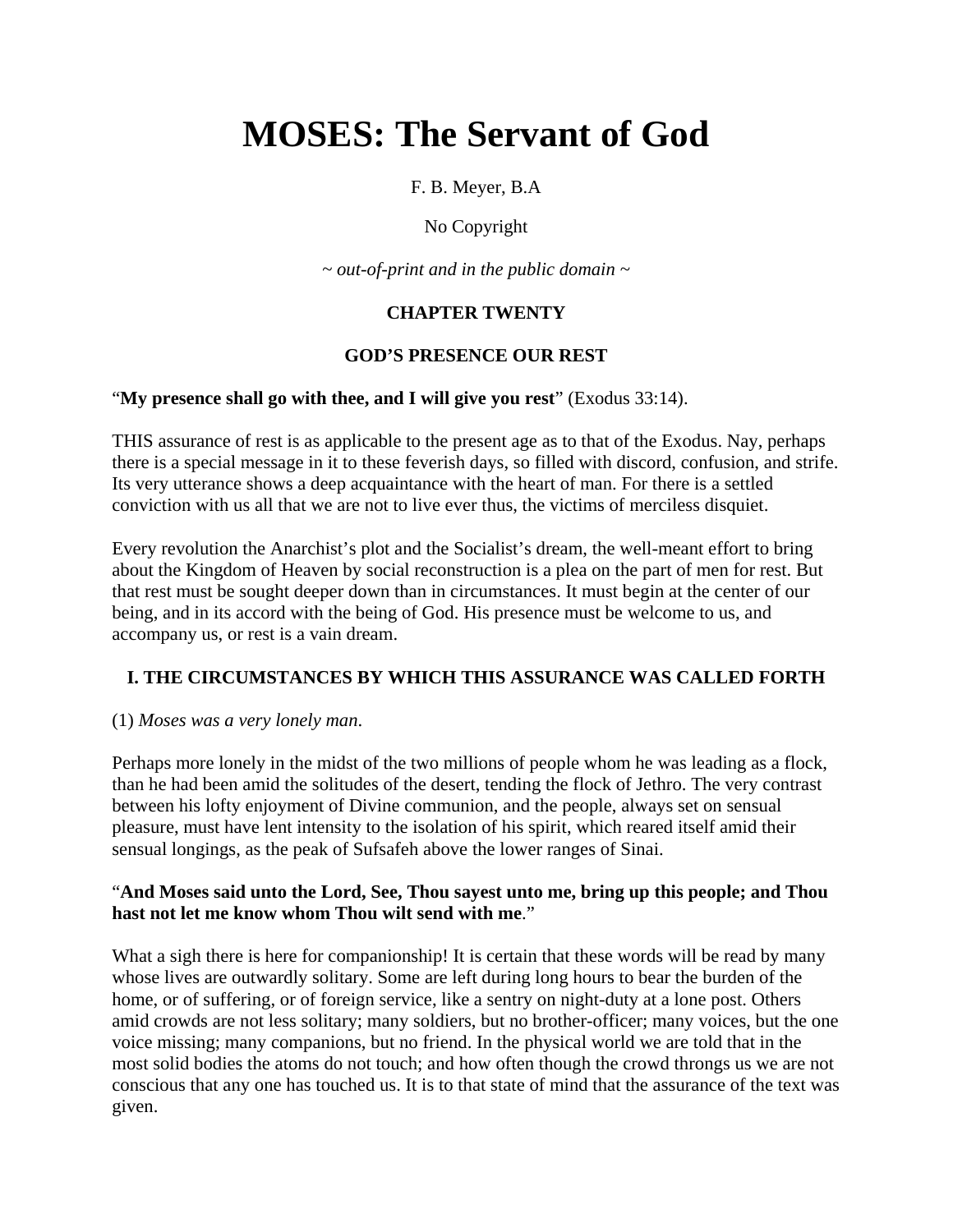(2) *In addition to this, the hosts were soon to leave the mountain region of Sinai, with which Moses had been familiar during his shepherd life, in order to take the onward road through unknown deserts, infested by daring and experienced foes*.

What though the pillar and cloud led them slowly along those solemn desert pathways, and at night shed a broad flood of light on the clustered tents of the desert encampment; yet the prospect of that journey through the great and terrible wilderness was sufficient to appall the stoutest heart.

Such a summons to arise and depart is often sounding with its bugle-call in our ears.

We are not like those who travel by the metal track of the railroad, on which they have been to and fro every day for years, and are able to tell exactly the names and order of the stations; but like an exploring expedition in an absolutely unknown district, when even the leader, as he leaves his hammock in the morning, does not know where it will be slung at night.

What seems a monotonous life, always the same, does not revolve around a beaten circle, as the horse or ass winding up buckets from a well; but is ever striking out over new tracts of territory, which we have not traversed before.

#### (3) *Still further difficulties had lately arisen in connection with the people's transgression*.

From a careful study of the passage it would seem that a change was proposed by their Almighty Friend. Hitherto He had gone in the midst of them.

Now He avowed his intention of substituting an angel for Himself, lest He should suddenly consume the people because of their stiff-neckedness (ver. 3). Already the people had been bidden to strip themselves of their ornaments; and the tent, which was recognized as the temporary pavilion for God, must be pitched without the camp, afar off from the camp, so that those who sought the Lord were compelled to take a considerable journey to reach his visible shrine.

But now it seemed likely that some sensible diminution of the evidence of the Divine presence and favour was about to take place; and the fear of this stirred the soul of the great leader to its depths. Like Jacob at the fords of the Jabbok, he felt that he could not let God go, and he told Him so: "**If thy presence go not with us, carry us not up hence**."

Better abandon thy mighty scheme, slay us at once, and wrap us in a winding sheet of sand, than allow us to take another step without thy presence.

Are there not times with many of us when we have reason to fear that, in consequence of some sad failure or sin on our part, the Lord may be obliged to withdraw the conscious enjoyment of his love? A chill fear lays its icy hand upon the strings of our heart, and almost petrifies it into silence.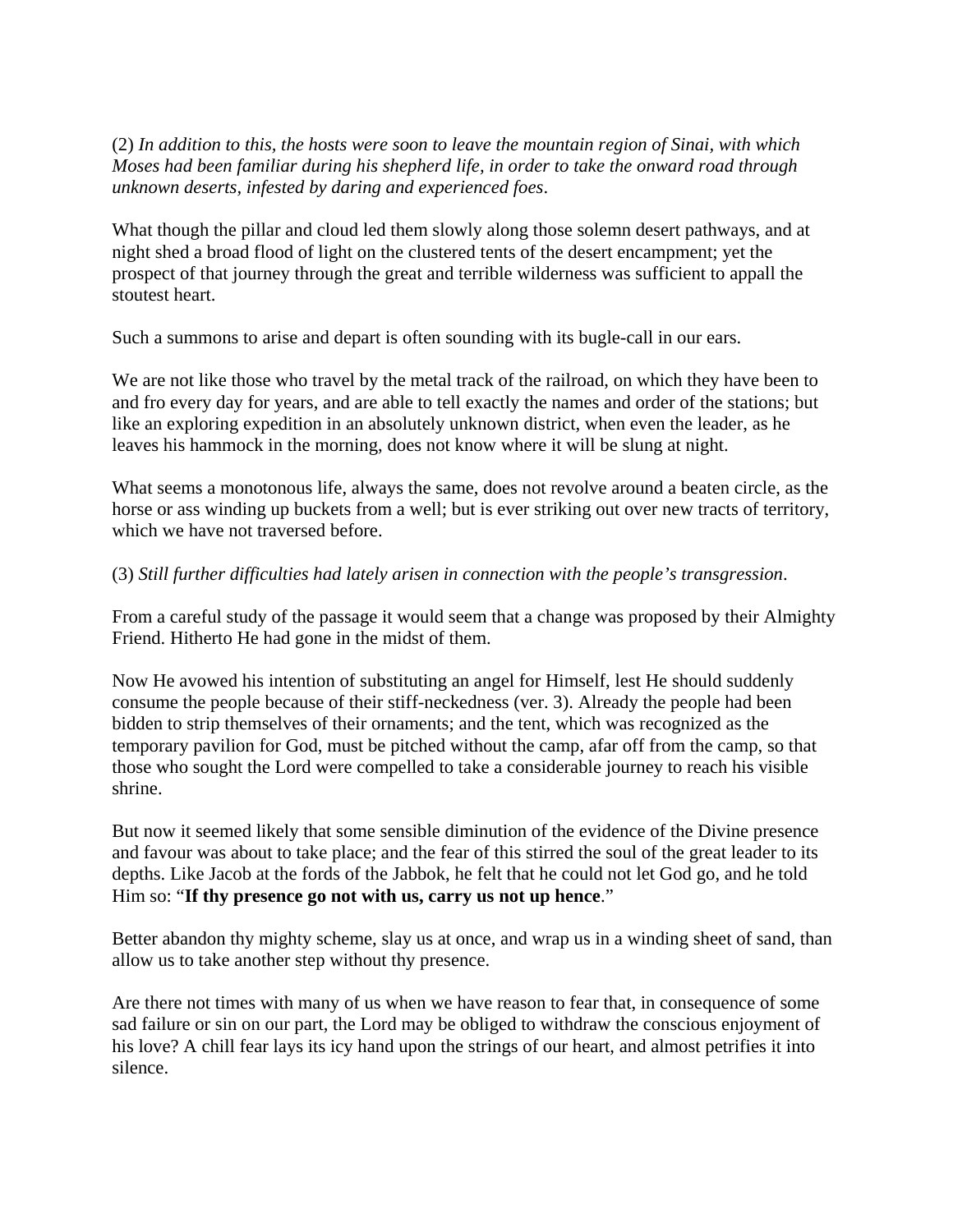"Supposing He should be compelled to leave me to myself, to withdraw his tender mercies, to shut up his compassions. Supposing that I should be like a sledge abandoned in Arctic snows, or a ship abandoned by its crew in mid-ocean. Supposing that the fate of Saul should be mine, and that of me God should say, It repenteth me that I have made him king."

Such thoughts quicken the pace of the soul as it goes to his footstool.

# **II. THE PLACE WHERE THIS ASSURANCE WAS GIVEN**

The earlier intercourse between the servant, "**faithful in all his house**," and Him who had appointed him, seems to have been on the mountain summit. But after the outburst of the people's sin, a change was made which did not necessitate such prolonged or distant absences from the camp. Indeed, he was absent for only one other period of forty days (chap. 34:28) till the time of his death, some thirty-eight years afterwards.

During the prolonged interview which he had been permitted to enjoy, God had spoken to him much of the Tabernacle which was shortly to be reared. He at once saw the blessedness of this proximity of the shrine for worship and fellowship, and his ardent soul seems to have been unable to brook delay.

A tent was therefore selected; it may have been his own, or one specially prepared, and was pitched "**without the camp, afar off from the camp, and called it the Tabernacle of the congregation. And it came to pass, that every one which sought the LORD went out unto the tabernacle of the congregation, which was without the camp**" (Exodus 33:7).

But its special benefit was obvious in the case of Moses himself. It was no longer necessary for him to climb to the mountain summit, entrusted with errands on behalf of the people, or eager for advice in difficult problems. He was able to transact all necessary business by going out to the tent.

And when it was rumored through the camp that he was about to do so, "**all the people rose up**" to see the marvellous spectacle, "**and stood, every man at his tent door**," looking after him; because, so soon as he entered into the tent, the pillar of cloud descended from its position in mid-Heaven, and stood at the door of the tent, the vehicle and emblem of the Divine presence.

Thus "**the Lord spake unto Moses face to face, as a man speaketh unto his friend**"; and Moses spake to his Father, who is in secret, with the freedom of a child. And as the people beheld that wondrous sight of God stooping to commune with man, they "**rose up and worshipped, every man in his tent door**" (ver. 10).

It was there that this amazing colloquy took place.

Moses spoke of his loneliness, and asked who was to be associated with him in his great task; and contrasted this silence on the part of God in a particular which so closely concerned his comfort and efficiency with all his other dealings with him. "**Yet Thou hast said, I know thee by name, and thou hast also found grace in my sight**" (ver. 12).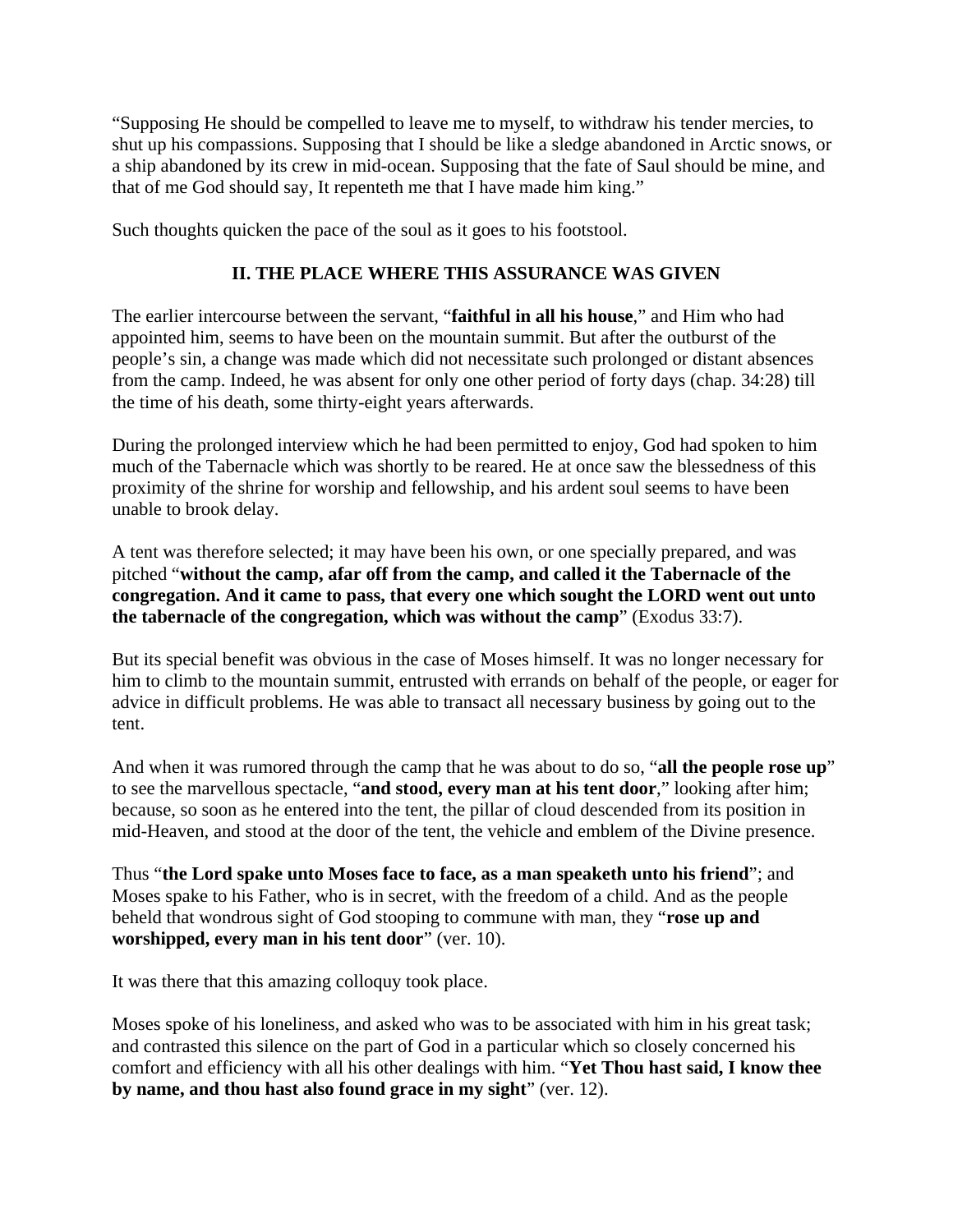Then it seemed as if that faithful heart suddenly caught sight of a blessing more transcendent in glory than any he had yet dared to ask. His petition was couched in great humility, sandwiched between a double reference to the grace to which he owed everything; but he ventured to suggest that God should Himself show him his ways, that he might know Him.

It was as if he said, Wilt Thou Thyself be my comrade and companion my referee in difficulty; my adviser in perplexity; my friend in solitude? Thine angels are strong and fair and good; but none of them will suffice me, nothing short of Thyself. Without Thee, it were better for me to relinquish my task and die; but with Thee, no difficulty can baffle, no fear alarm, no obstacle deter.

And God's answer came back on his spirit with music and balm, "**My presence shall go with thee, and I will give thee rest**" (ver. 14). Nothing was said as to the people. The promise of the Divine presence was made apparently to Moses alone.

But faith gets bolder as it mounts.

Each answer to its claims makes it claim more. We may seriously question whether our faith is of the right quality if it is unable to compass more in its hand to-day than it did a year ago. And, therefore, Moses not only took the assurance of the Divine presence for himself, but asked that it should be extended to include the people.

## "**Wherein shall it be known here that I and thy people have found grace in thy sight? Is it not in that Thou goest with us? so shall we be separated, I and thy people, from all the people that are upon the face of the earth**" (ver. 16).

In this request also he was successful.

#### "**And the Lord said unto Moses, I will do this thing also that thou hast spoken; for thou hast found grace in my sight**" (ver. 17).

There are moments of holy intercourse with God, rapturous, golden moments, in the lives of all his servants; when next they visit us, and we would make the most of their brief, bright, rapturous glow, let us plead, not only for ourselves, but for others, asking for them an equal blessedness.

#### **III. THE BLESSEDNESS WHICH THIS ASSURANCE GUARANTEED**

- There was, first, *the Divine presence*; and

- There was, secondly, *the promised Rest* not the rest of Canaan, for this Moses never saw; but a deeper and more blessed inheritance, which may be the portion of all faithful souls.

But at their heart these two are one. The Divine presence is Rest.

Of course, the conscious presence of God with us is only possible on three conditions.